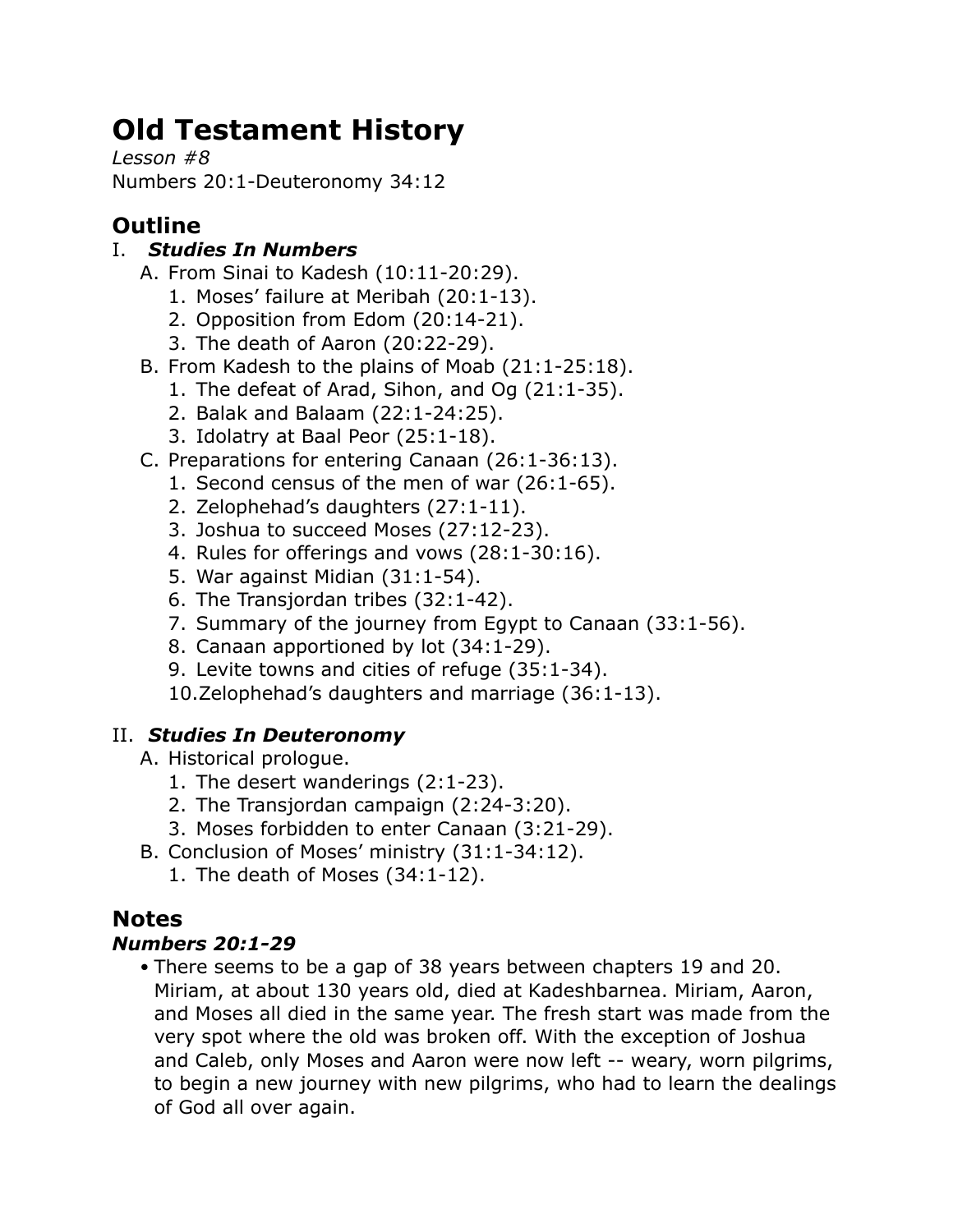- In the hardness of their hearts it now seemed as if the prospect before them was hopeless, and they were destined to suffer the same fate as their fathers. Such a rebellious people would never be allowed to enter the land.
- Moses is nowhere in scripture blamed for striking instead of speaking to the rock, while it is explicitly stated that the people "angered" him (cf. Psalm 106:33). In their rebellion against Moses and Aaron, the people had not believed that God would bring them into the land which He had given them; while, in their anger at the people, Moses and Aaron had not believed God, to glorify Him in His power and grace in the eyes of the children of Israel. It was evidence of pride and unbelief, very uncharacteristic of Moses (Numbers 12:3).
- Unlike Abraham in similar circumstances, he "staggered" at the promises (cf. Romans 4:20). And having failed as mediator of the people because of his unbelief, his office would cease, and the leading of Israel into the land to be given to another.
- Kadeshbarnea is usually identified with a series of good-sized springs located in the region of Ain Qudeirat and Ain Qudeis. This are is located about 50 miles southwest of Beersheba. Archaeological excavations have revealed the remains of a series of small fortresses form the 10th to 6th centuries B.C., but no actual physical remains from the time of the Israelite encampment there.
- Within a day's journey of the place of his sin, the divine sentence upon Aaron was executed. In his full priestly dress, Aaron walked to his burial. Israel at that time "vowed a vow" to completely destroy the cities of the Canaanites, and God listened and heard.

#### *Numbers 21:1-35; 33:35-49; Deuteronomy 2:1-3:11*

- From the fact that the brazen serpent is also called "fiery," we can infer that the expression describes the appearance of these "fire-snakes" rather than the effect of their bite. The Israelites repented quickly and God used a marvelous symbol to teach them. Hezekiah had to destroy the serpent 700 years later because the people turned it into an idol (2 Kings 18:4; cf. Romans 1:25).
- In a sense, God overcame the sting of death by faith (Isaiah 45:22). In fact, many elements of the remedy find their counterpart in the gospel. The serpent was not effective in Moses' hand -- it had to be lifted up. Jesus made the point to Nicodemus that He would have to be "lifted up" or crucified (cf. John 3:14).
- The territory of the Amorites stretched from the Arnon to the Jabbok. It had originally belonged to the Moabites (Numbers 21:26), but they had been driven south by the Amorites. Their courage and confidence in God was high.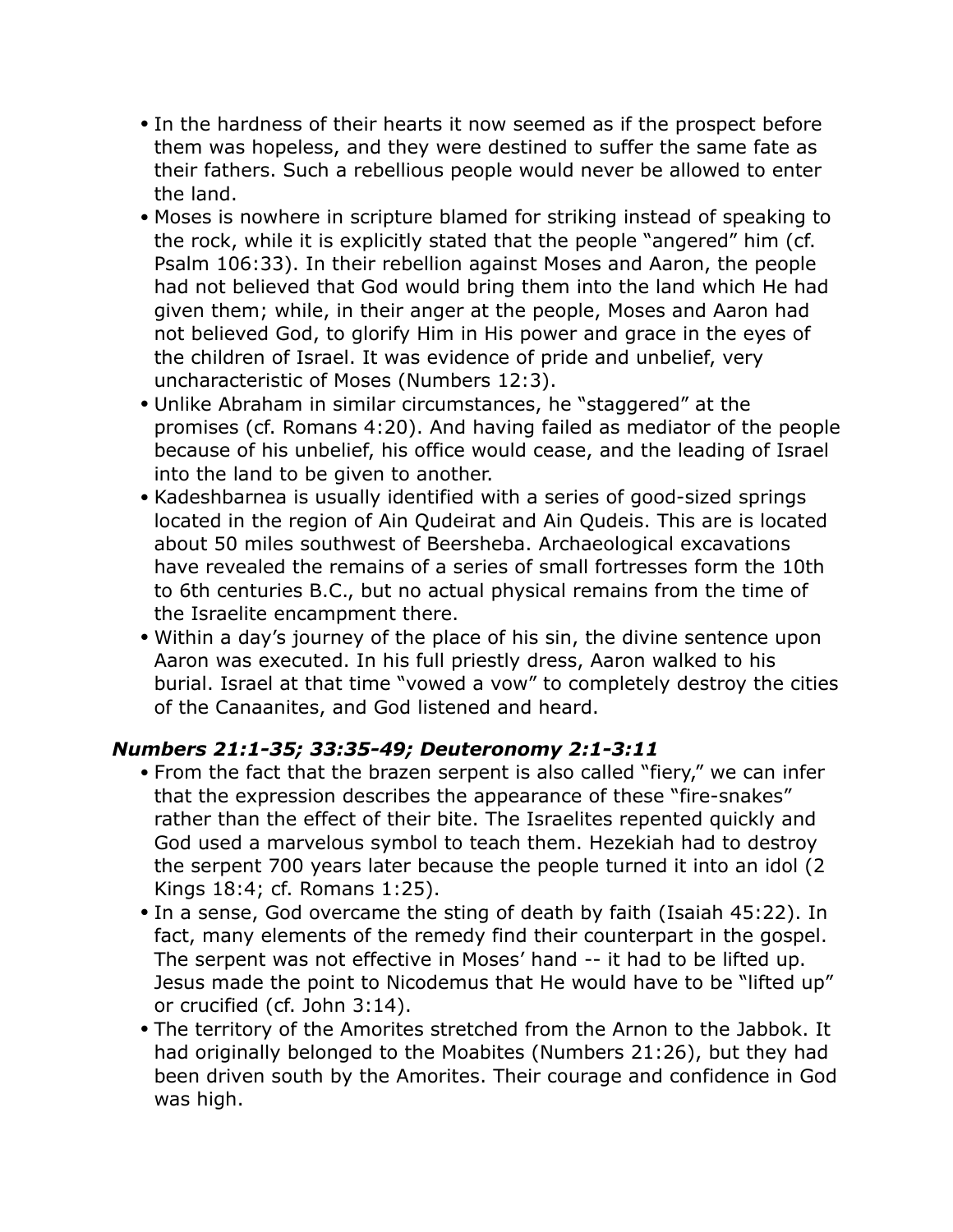- From the plateau on the mountains of the Abarim, Israel had its first view of Canaan. At last the goal was in view! The decisive battle between Sihon and Israel was fought almost within sight of the Dead Sea.
- The mission of Moses, the servant of the Lord, must now come to an end, and the necessary arrangements made for possessing and keeping the land of Palestine.

#### *Numbers 22:1-35*

- Before crossing into Canaan, it was absolutely necessary for the people, once and for all, to have a full knowledge of the real character of heathenism in its relation to the kingdom of God. Israel had to learn that the heathen nations were not only hostile political powers, but that heathenism itself was antagonistic to the kingdom of God. The two were incompatible, so no alliance could ever be formed with heathenism. Heathenism would have never thought of denying the existence or power of God as the God of the Hebrews (cf. 1 Kings 20:23; 2 Kings 18:25, 33-35). What it denied was that God was the only God.
- The story of Balaam begins with the fear of Balak son of Zippor, the king of Moab. With the vast army of Israel encamped on the edge of his territory, he feared the very worst. Balak's fear was intensified because of Israel's victories over his northern enemy neighbors. A new, stronger enemy was present, before whom Balak and his people seemed to be powerless
- Balaam, or rather Bileam, the son of Beor, apparently belonged to a family of magicians who resided at Pethor (located on the western bank of the Euphrates in northern Mesopotamia). It has been suggested that this was a city of professional soothsayers or students of that craft.
- According to heathen views, a magician had absolute and irresistible power with the gods; power was inherent in him or in the incantations which he used. Herein lay one of the fundamental differences between heathenism and the Old Testament, between magic and miracles. With heathenism, all of the emphasis was on man, while in the Old Testament, it was the power of God.
- National deities might be induced to transfer their blessing and protection from one nation to another. If God's blessing of the Israelites could be destroyed, then they would no longer be a threat. As a professional magician, belonging to a family of magicians, and residing at one of their major cities, it was his duty and certainly within his interest to learn about these matters. Balaam's inquiries had gone back far beyond the recent dealings of God to His original relationship with His people (cf. Genesis 13:16 and Numbers 23:10; Genesis 49:9 and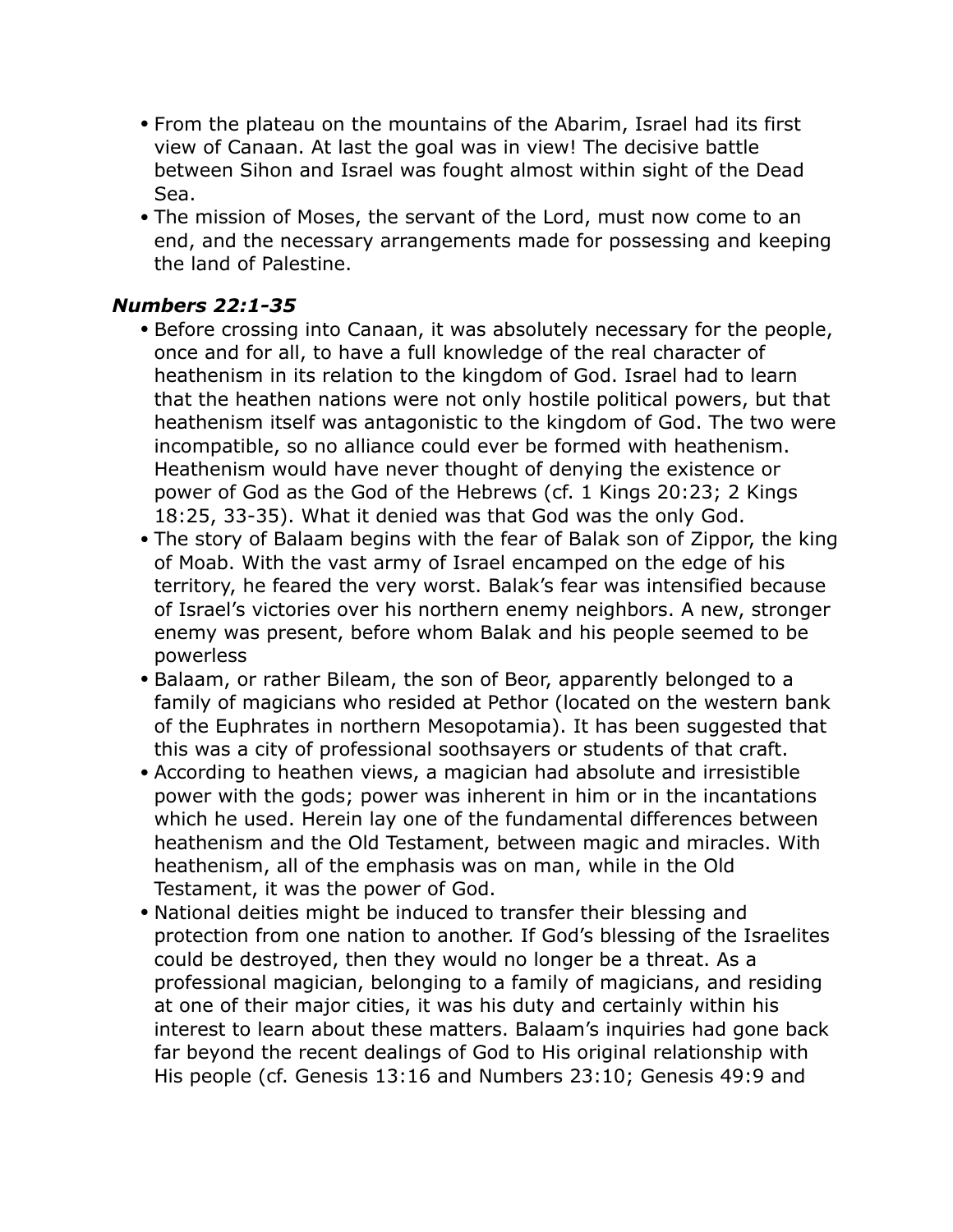Numbers 23:24, 24:9; Genesis 49:10 and Numbers 24:17). All of these prove beyond doubt that Balaam knew of the promises of God to Israel.

- Throughout this incident, Balaam did not go a step beyond the heathen point of view (cf. Acts 8:13; 19:13-14). Had Balaam possessed even the most elementary knowledge of God as the only true and living God, or the most elementary understanding of His purpose, he could not, considering his acquaintance with previous prophecy, have entertained the idea of allying himself with Balak against Israel. If he could have influenced God to turn Him from His purpose concerning Israel, then he would have reached his goal of becoming the most powerful magician in the world.
- Just as Pharaoh earlier, Balaam was an effective instrument for carrying out God's purpose (Exodus 9:16; cf. Romans 9:17). He believed that he had a way with the gods, a hold on them. To him Israel's Lord was not the Lord of heaven but just another deity whom he might manipulate. He was in for the surprise of his life.
- With no spiritual, only a heathen acknowledgment of God, covetousness and ambition were the motives of Balaam (2 Peter 2:15; Jude 11). The Lord gave Balaam grudging permission to go down to Moab, on the condition that he would faithfully repeat the true message of God in the presence of Balak and the Moabites. But because of the struggle between duty and greed that went on in Balaam's heart as he responded to Balak's invitation, God had to remind him very sternly that his failure to carry out his commission with complete faithfulness would result in his instant death. Hence the dramatic scene occurred, where God used the donkey as His mouthpiece to rebuke the stubborn prophet and warn him of danger. Balaam was playing with God's will, seeing how far he could go.

#### *Numbers 22:36-25:18; 31:1-20*

- The elaborate sacrificial actions of Balaam and Balak are pagan. The number seven was held in high regard among Semitic peoples in general. The many animals would provide abundant liver and organ materials for the diviner. Balaam was in charge; Balak was now his subordinate. Despite the pagan and unsavory actions, God, in protecting His people, rewires Balaam's mouth so that he only blesses Israel. This sorcerer could not overcome the power of God.
- Before the second parable, Balak thought that a larger view of the camp of Israel might change Balaam's attitude. From this vantage point, Moses, not long afterwards, took His final look at the wonderful land which the Lord had promised to His people.
- The fourth parable introduced four prophetic messages. The first referred to Moab as the representative of heathenism. The second was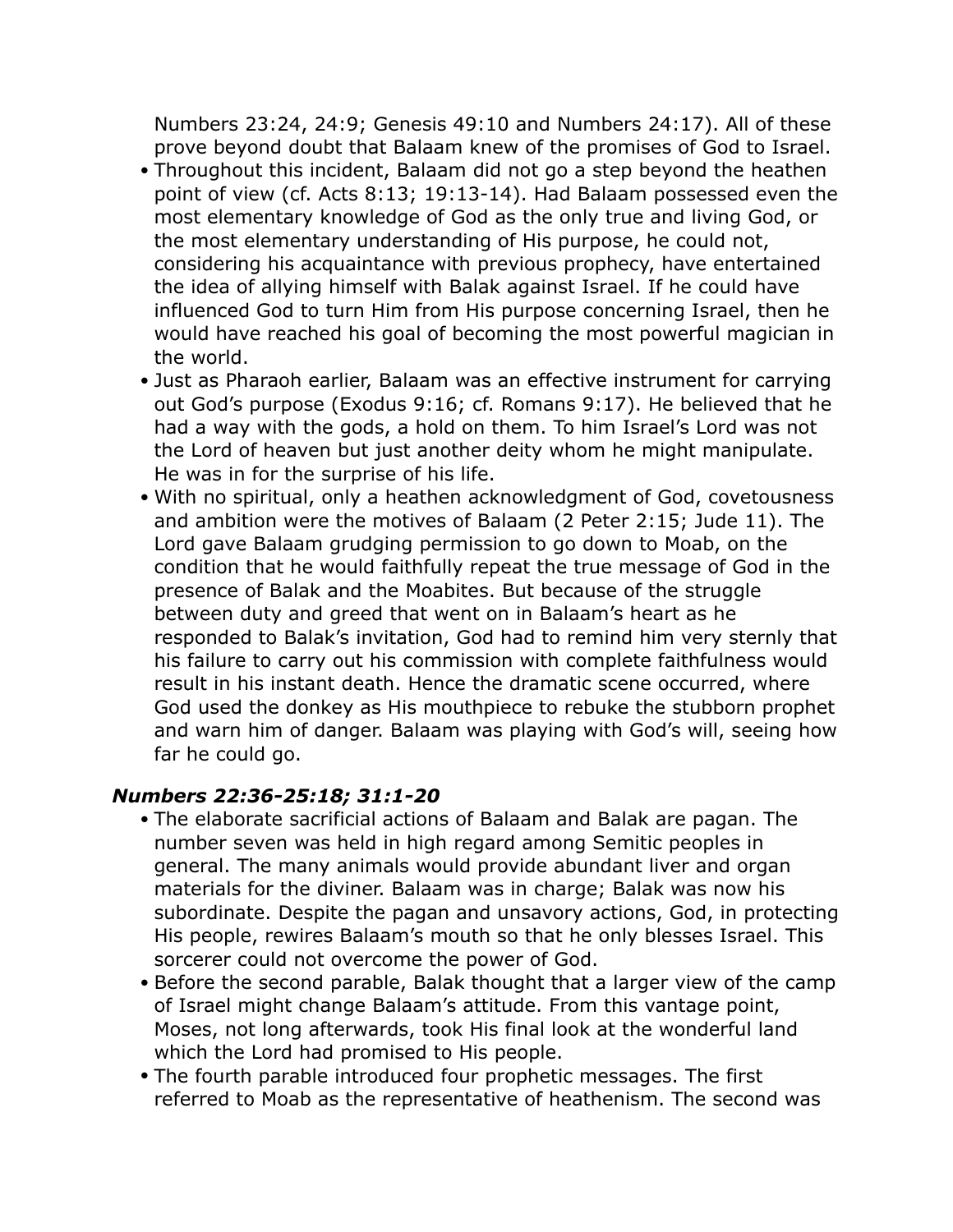against Amalek as the representative of heathenism in its first contest against Israel. The third favored the Kenites as the allies of Israel. The fourth addressed the Assyrian Empire. Ultimately "Chittim" was applied to Rome (cf. Daniel 11:30). The resulting meaning may refer to the final battle between forces of the west (the Kittim) and forces of the east (Asshur and Eber) -- a battle in which both will be destroyed, presumably before a greater power -- the Lord.

- Balaam really wanted money and honor, so he told Balak how to defeat them. It was a very simple plan. he turned the people from God by seducing them into idolatry and all of its associated sins (Numbers 31:16; Revelation 2:14). If Satan cannot win as a lion, he will win as the serpent. The women of Moab and Edom accomplished what armies could not. Ironically, only Israel could destroy Israel. However, Phinehas took a stand for separation and holiness (2 Corinthians 6:14-18). In the end, 24,000 Israelites perished in a plague and Balaam was killed (25:9; 31:8, 16).
- The figure of Balaam stands out alone in the history of the Old Testament. The only counterpart to him is Judas Iscariot. When Balaam failed to turn God away from Israel, he succeeded in turning Israel from God. When Judas failed to turn Christ from His purpose concerning His people, he succeeded in turning Israel, as a nation, from their King.

#### *Numbers 26:1-36:13*

- The first census, taken over 38 years earlier, was for conscription to the army for the conquest of Canaan. The reason for the second census was to divide the land in view of its coming possession. The amount of land each tribe would receive depended upon its size, but its location was determined by lot (Numbers 26:53-55).
- In Numbers 27:12-14, God introduced once again Moses' sin and judgment to show His holiness and justice, even in the case of His beloved servant. It is touching to see how meekly Moses received the sentence. Faithful to the end in his stewardship over God's house, his main concern was that God would appoint an appropriate successor. To this end, Joshua was set apart by the laying on of Moses' hands, in the presence of Eleazar the priest and the congregation. Now that the people were about to take possession of the land, the sacrificial ordinances were once again commanded.
- The Israelites attacked Midian, "avenging" themselves for the great sin into which they had been tempted (Numbers 25:16-18). The expedition, which was accompanied by Phinehas, whose zeal had stopped the plague earlier (Numbers 25:7-8), was completely successful.
- The necessary arrangements before the possession of the land concluded with two series of commands. The first was the extermination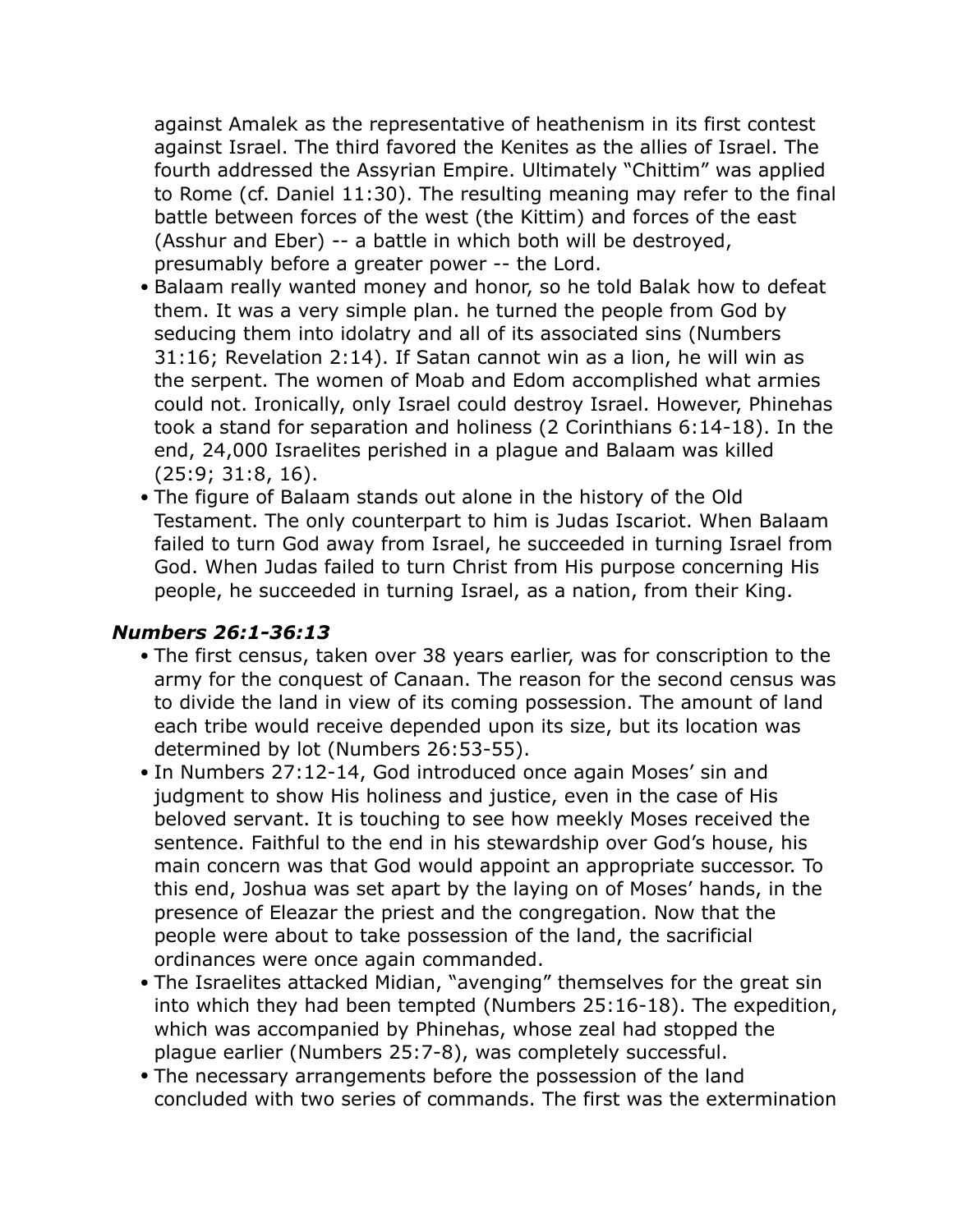of the Canaanites and all traces of their idolatry. The boundary line of Canaan was given and Eleazar, along with Joshua and ten other representative priests, would oversee the partitioning of the land. The second was the giving of the cities to the Levites. There were 48 assigned to them to "dwell in," but they would not necessarily be alone. This distribution provided a spiritual influence over all the people, since no one lived more than 10 miles from a city in which Levites lived. Six cities were set up as cities of refuge, three on each side of the Jordan, for the unintentional manslayer.

#### *Deuteronomy 3:23-29; Deuteronomy 34:1-12*

- In Exodus, Leviticus, and Numbers, many laws had been given to the Israelites. Now, at the border of Canaan, with the people ready to enter the land at last, these laws are rehearsed and expounded, in anticipation of -- and with application to -- settled life in Canaan.
- Deuteronomy is more than simply a restatement of the Law. It is a formal treaty between God and the people of Israel. The discovery in 1906-07 of some 10,000 tablets in the ancient Hittite capital Khattusa (Boghaz-koy in modern Turkey) provided examples of Hittite treaties that show that Deuteronomy has all the elements contained in Hittite treaties from the 2nd millennium B.C., largely in the same sequence. They are also seen in suzerain (supreme party) and vassal covenants. The order of sections is as follows: Introduction of speaker (Deuteronomy 1:1-5; Joshua 24:1-2), Historical prologue (Deuteronomy 1:6-3:29; Joshua 24:2-13), Stipulations (Deuteronomy 4:1-26:19; Joshua 24:14-25), Statement concerning the document (Deuteronomy 27:2-3; Joshua 24:26), Witnesses (Deuteronomy 31:1-32:52; Joshua 24:22, 27), and Curses and blessings (Deuteronomy 28:1-68; Joshua 24:20).
- Forty years earlier, Moses had written God's words in a book (Exodus 17:14; 24:4, 7). He had also kept a diary of his journeys (Numbers 33:2). Now his book was completed, and he handed it over to the priests and Levites, with instructions that it must be read periodically to the people (Deuteronomy 31:9-13). Reading God's book brought about a great reformation under Josiah (2 Kings 23) and the renewal under Ezra (Nehemiah 8). The New Testament books were also written to be read in the churches (Colossians 4:16; 1 Thessalonians 5:27).
- Moses had believed in it; he had preached it; he had prayed for it; he had worked and fought for it. Now within reach and view of it he must lay himself down to die. The Bible records with touching simplicity what passed between Moses and his heavenly Father (Deuteronomy 3:23-28). Moses prayed that God would repent and allow him to enter the Promised Land, but He refused.